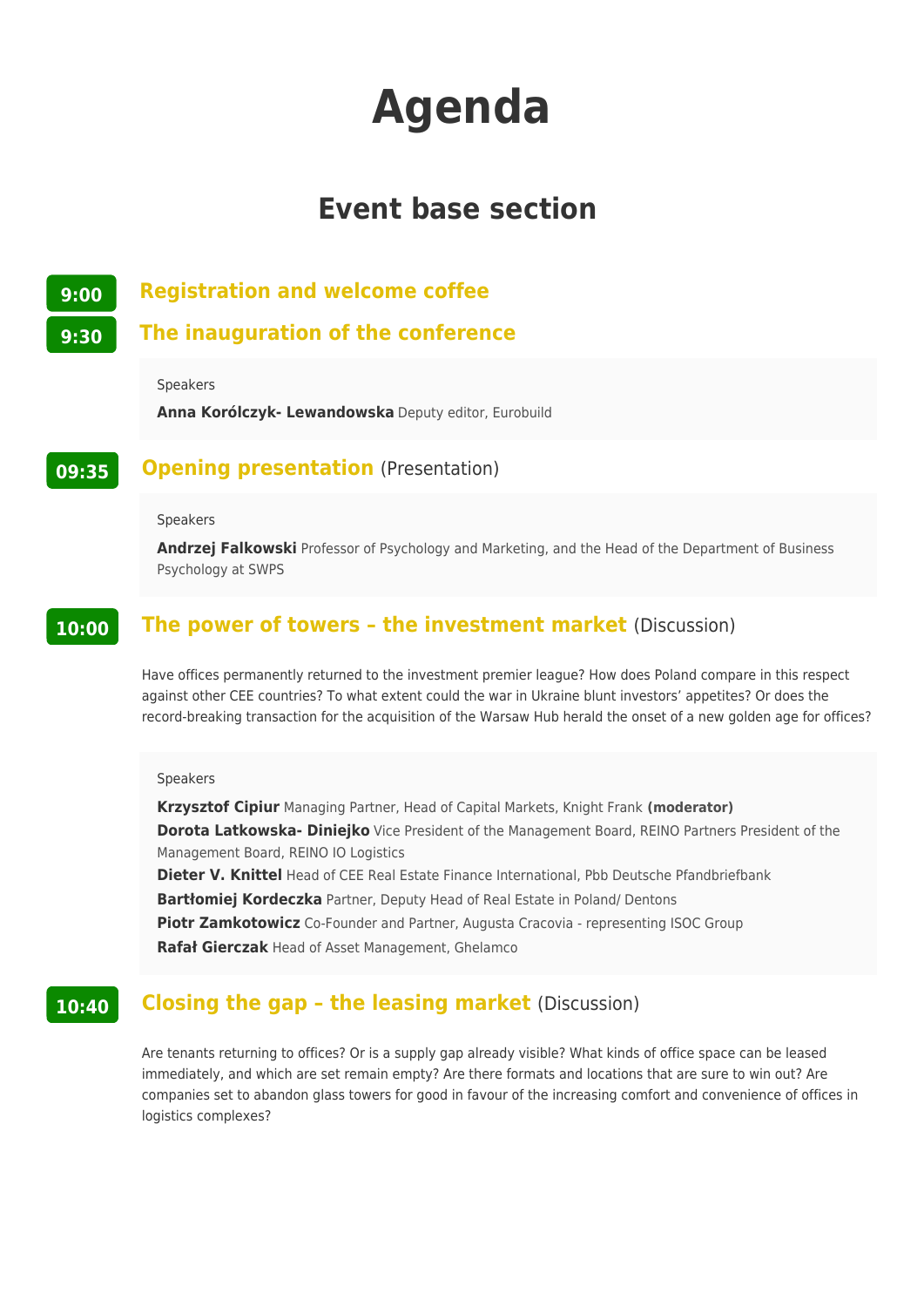#### Speakers

**Mikołaj Sznajder** Dyrektor działu powierzchni biurowych,CBRE **(moderator) Sylwia Piechnik** Head of Office Leasing, EPP **Antonio Pomes** Head of Asset Management, Golden Star Estate **Sebastian Suchodolski** Head of Leasing, Cavatina Holding **Kamil Krępa** Leasing and Asset Director,TDJ Estate **Rafał Latoszek** Managing Director of the Leasing and Property Management Area, PHN

#### **11:20 Green and even greener – ESG** (Discussion)

Are ESG concepts set to permanently transform the way that the biggest players on the office market operate? Which aspects pose the greatest challenge for large organisations? Does embracing ESG naturally lead to the success of projects? Can the arrangement of office space also be carried out in the spirit of ESG without having to pay over the odds?

#### Speakers

**Andrzej Gutowski** Director, ESG Leader, Strategic Advisory, Colliers **(moderator) Ewelina Grodzicka** ESG and Sustainability Expert, HB Reavis **Dariusz Malinowski** Landscape & Urban Designer, MBA/ MalinowskiDesing **Hajo Engelke** Managing Director ,Westbridge Advisory International AG **Wesley Thomson** Director of ESG, UK & Europe, Avison Young

#### **12:00 Coffee break**

## **12:20 The Polish office market in troubled and uncertain times – what does the future hold?** (Presentation)

Presentation and Q&A session

#### Speakers

**Mateusz Polkowski** Senior Director, Head of Research & Consultancy Poland & CEE, JLL

## **12:50** Shared economies - coworking and flex space (Discussion)

Has the flood of new flexible space already shaken up the supply and demand graphs? How are flexes faring in the new reality? How has the layout and organisation of flexible space changed in the wake of the pandemic? And how are flex operators attracting new tenants?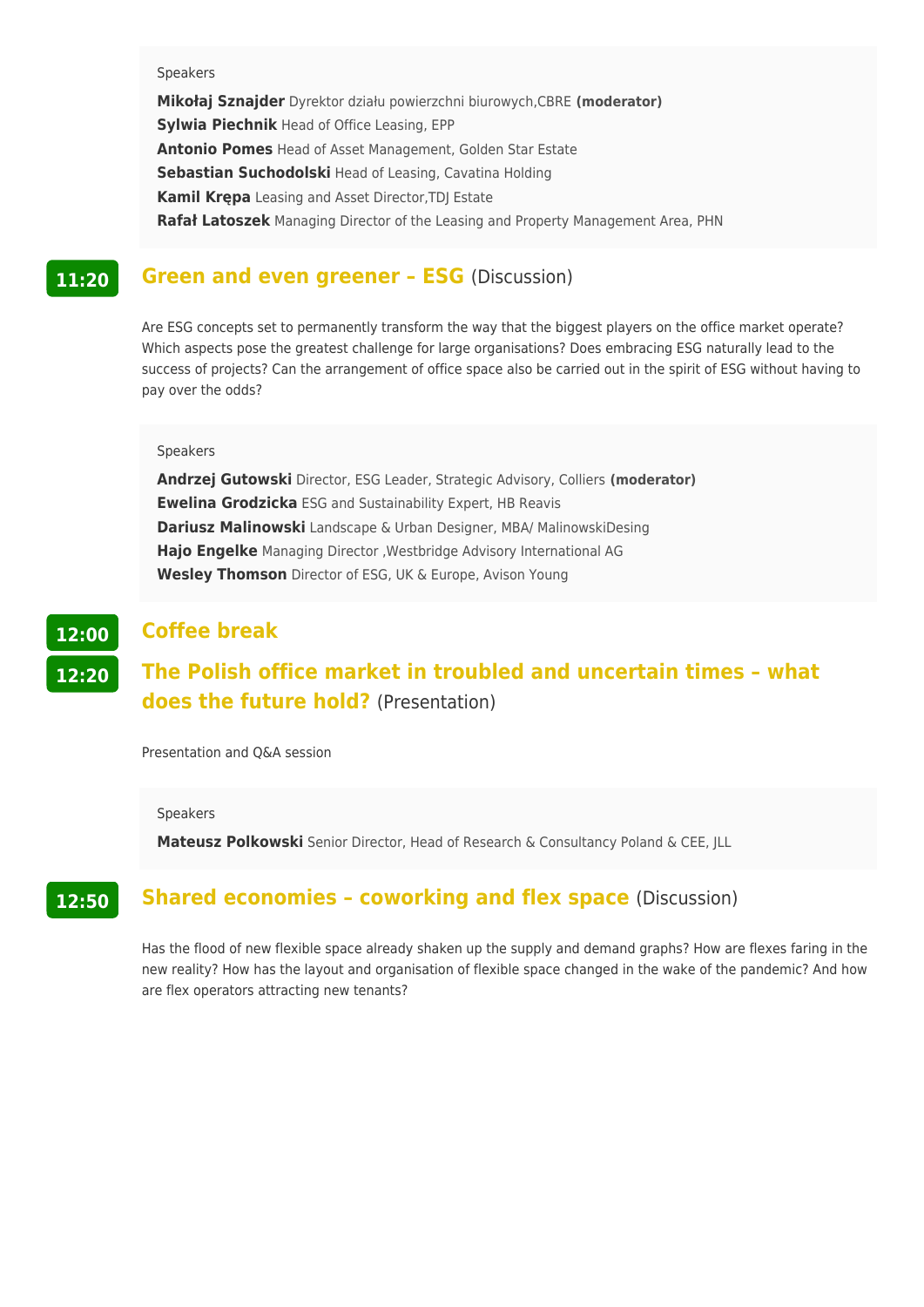Speakers JarosBaw Pile and of Tenant Representation, Savills, (mHoe daelranto Workthere.pl Hubert A **C**EO, New Work Robert Chmiele WEsCk, i ShareSpace MichaB KwCntya Lead Poland, Mindspace Jacek BednHoerazd of Leasing & Customer Care, Business Link

## 13:30 High-rise expectations the development market

What kind of office projects are being developed at the moment and where are th pandemic still having an impact on the investment process and is the war in Uk market? Is there anything else left to be built in Warsaw? Is there any room left Which regional markets are the hottest?

Speakers Anna Górska - Kwiat Rowska, Head of Leasing Services Office Department, Cu (moderator) Dominik RafaBktoner, CMS Mateusz Strze Packnier, Head of Tenant Representation, Walter Herz Marta Zawadzeka sing Director, Yareal Paul Ku[mi@E2O, Master Management

14:1 Lunch

## Partners

| Content Partner | Content Partner | Silver Sponsor | Bronze Sponsor |
|-----------------|-----------------|----------------|----------------|
|                 |                 |                |                |

Bronze Sponsor Bronze Sponso[r](https://newworkoffices.com/)